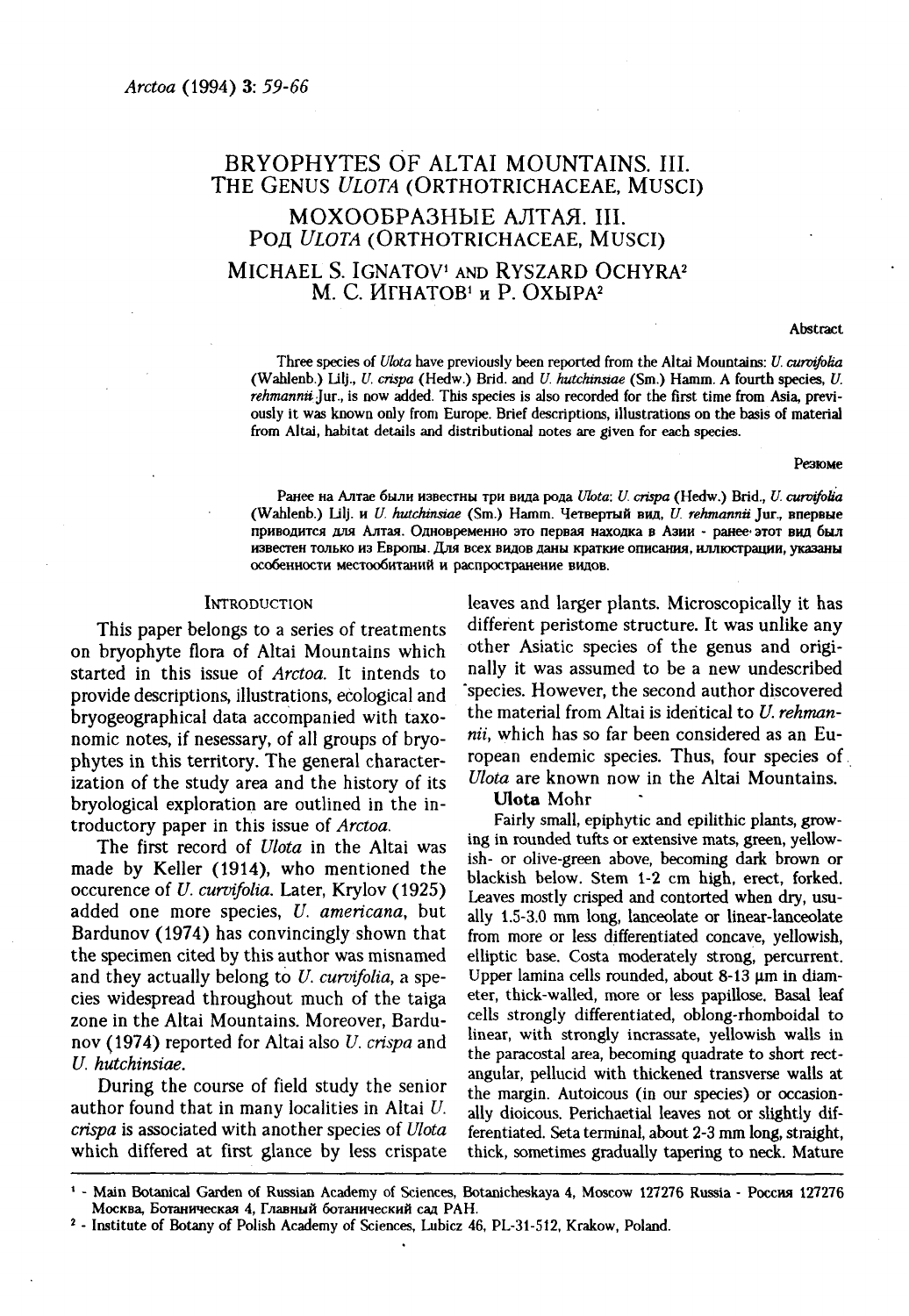capsules exserted, but sometimes appearing emergent with age, cylindric to urceolate, often with a long tapering neck, 8-ribbed, slightly contorted below the mouth, annulus none; exothecial cells at the mouth sometimes differentiated in color; operculum rostrate; stomata superficial. Peristome double; the exostome teeth 16, united in pairs even after spore dispersion, faintly papillose below, papillose or striolate above, more or less straight when capsula with spores, and becoming reflexed in old and empty capsules; endostome segments 8, linear, often arching above the mouth when exostome reflexed. Calyptra mitrate, lobed, hairy.

KEY TO THE *ULOTA* SPECIES OF ALTAI

1. Leaves crispate when dry 2

- 1. Leaves not crispate when dry, straight or only slightly contorted 3
- 2. Epiphytic or epixylic, rare epilithic moss with strongly crispate leaves, 2-3 mm long; upper leaf cells moderately papillose with low papillae, basal leaf cells moderately oblong to rhomboidal; peristome teeth papillose throughout *U. crispa*
- 2. Exclusively epilithic moss with moderately crispate leaves, 1.5-2.0 mm long; upper leaf cells strongly papillose with high and often forked papillae; basal leaf cells at leaf base narrowly linear with strongly incrassate lateral walls; peristome teeth papillose below, striolate above *U. curvifolia*
- 3. Corticolous, very occasionally epilithic moss; leaves slightly contorted; the rims of both operculum and urn bright red; peristome teeth papillose below, striolate above

*U. rehmannii* 

3. Saxicolous moss; the rims of the urn and operculum yellowish-green to slightly orange; leaves rigid, fairly straight; peristome teeth papillose throughout *U. hitchinsiae* 

**Ulota rehmannii** Juratzka, Verh. Zool.-Bot. Ges. Wien 14: 191 1864. Fig.1.

Stem ca. 2.0 cm high, dark green or yellow green above, brownish below. Leaves 2.0-2.5 mm long, straight or somewhat contorted when dry, with widened base; upper leaf cells rounded, about 12 цт, papillose, basal paracostal cells oblong, 15-25 x 5-7 um with strongly incrassate walls. Seta about 2-3 mm long. Stomata few, 2-12 per capsule, typically two exothecial cells in width. The urn rim bright red, composed of 4-5 rows of strongly incrassate cells. Operculum with a straight beak and bright red rim.

Peristome teeth faintly papillose below, striolate above. Spores ca. 30  $\mu$ m in diameter, densely covered by papillae of ca. 1.5  $\mu$ m. Calyptra smooth or sparcely haired.

This species is readily recognized from *U. crispa,* with which often grows together, by its straight or weakly crisped leaves and striolate outer surface of the exostome teeth in the upper part. When mature capsules are available *U. rehmannii* is immediately recognizable by its bright red rim of the operculum, whereas in *U. crispa* the operculum rim is not differentiated in color. In addition, *U. rehmannii* has somewhat shorter leaves, stomata typically of two exothecial cells in width, smooth or somewhat hairy calyptra, exothecial cells below the mouth differentiated in 4-5 row and somewhat larger, ca. 30  $\mu$ m, and more coarsely papillose spores.

*Distribution: Ulota rehmannii* was described from the Tatra Mountains in the Western Carpatians of Poland - type: "...Herr A. Rehmann an Bauemen in subalpinen Waeldern des Tatragebirges bei Zakopane sammelte und mir zu Ende des Jahres 1862 gefaelligst mittheilte" [Holotype: "*Orthotrichum Rehmannii*  Schlieph. *n. sp.* Ad arbore in sylvaticis Tatra aestate 1862, lg. A. Rehmann" - W-Juratzka!; isotypes BP!, KRAM-B!] (Juratzka 1864). However this species has not been rediscovered at the *locus classicus* since. Probably it is now extinct in Poland, the case typical of many epiphytic mosses in Central Europe. In Europe the species is exceedingly rare and known only a few localities in the Alps of Austria, Switzerland and Germany (specimen seen). It was also reported from Czechoslovakia (Duell 1985), Ukrainian Carpatians (Szafran 1936) and from the Cuacasus: Imeretia - Oprtscheti ad fl. Rion (Brotherus 1893). World distribution of *U. rehmannii* is shown on Fig. 2.

*Ulota rehmannii* appears to be rather common in lower forest zone in the North-Eastern Altai, where it grows on trunks of *Betula, Alnus, Sorbus, Salix*  (where also *U. crispa* occurs), but it seems to prefer thin twigs of *Abies,* growing together with *O. speciosum, O. sordidum, O. vladikavkanum, Amblystegium serpens,* etc. Very rare it thrives also on nearby rocks. Most collections of this species came from regions with a particularly wet and mild climate in forest dominated with *Pinus sibirica* and *Abies sibirica,*  at an elevation of 400-1000 m. *U. rehmannii* has recently also been found in collections from the Western Sayan Mountains by Bardunov (pers. comm. and his duplicate specimen in MHA). Therefore it is likely the species is more widespread in mountains of South Siberia, than it is known today.

*Specimens examined: Artybash* 450 m (22/14); *Век* 500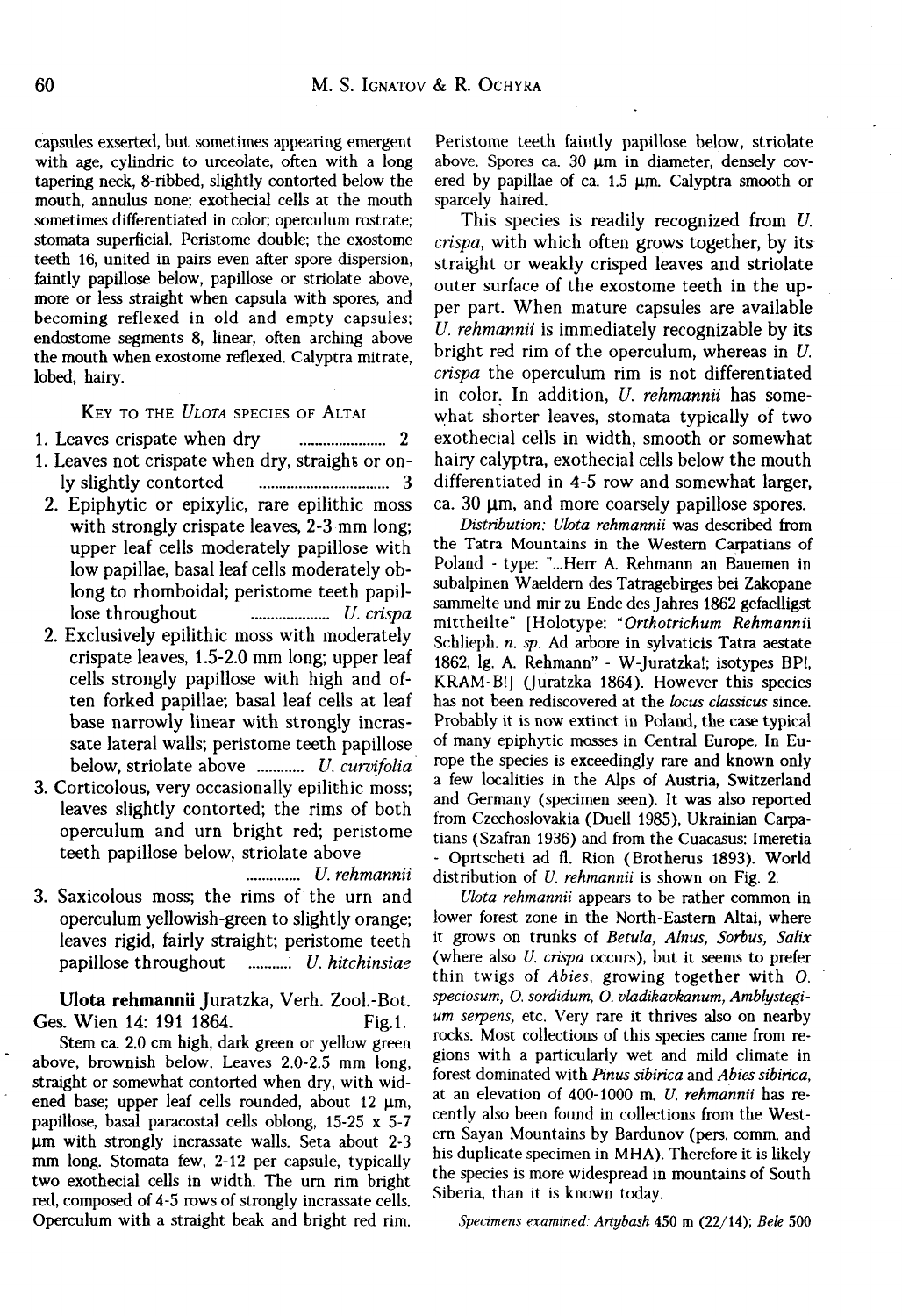

Fig. 1. *Ulota rehmannii Jur.* (from *Yaiiyu* 460 m, Ignatov 0/1800): 1 - cells of leaf tip, 2,4 - parts of peristome, 3 - spore, 5 - upper lamina cells, 6 - habitus, 7 - calyptra, 8 - exothecial cells below the mouth, 9 - basal cells, 10 - stomata, 11 - leaf. Scale bars: 2 mm - for 6, 7; 1 mm - for 2, 11; 100  $\mu$ m - for 1, 4, 5, 8-10; 30  $\mu$ m - for 3.

m (0/38a); *Bokhoye Istyube Creek* 470 m (18/73); *Chemal Creek, 3 km upstream* 450 m (34/209; 34/51); *Chiri Creek, 05 km upstream* 450 m (17/29); *Kairu Creek, 8 km upstream* 

1000 m (15/102); *Kumzir* 450 m (20/17); *Ust-Sema* 380 m (24/46); *Yaiiyu* 450 m (1/67), 460 m (0/1800); *Yurga* 450 m (21/24a).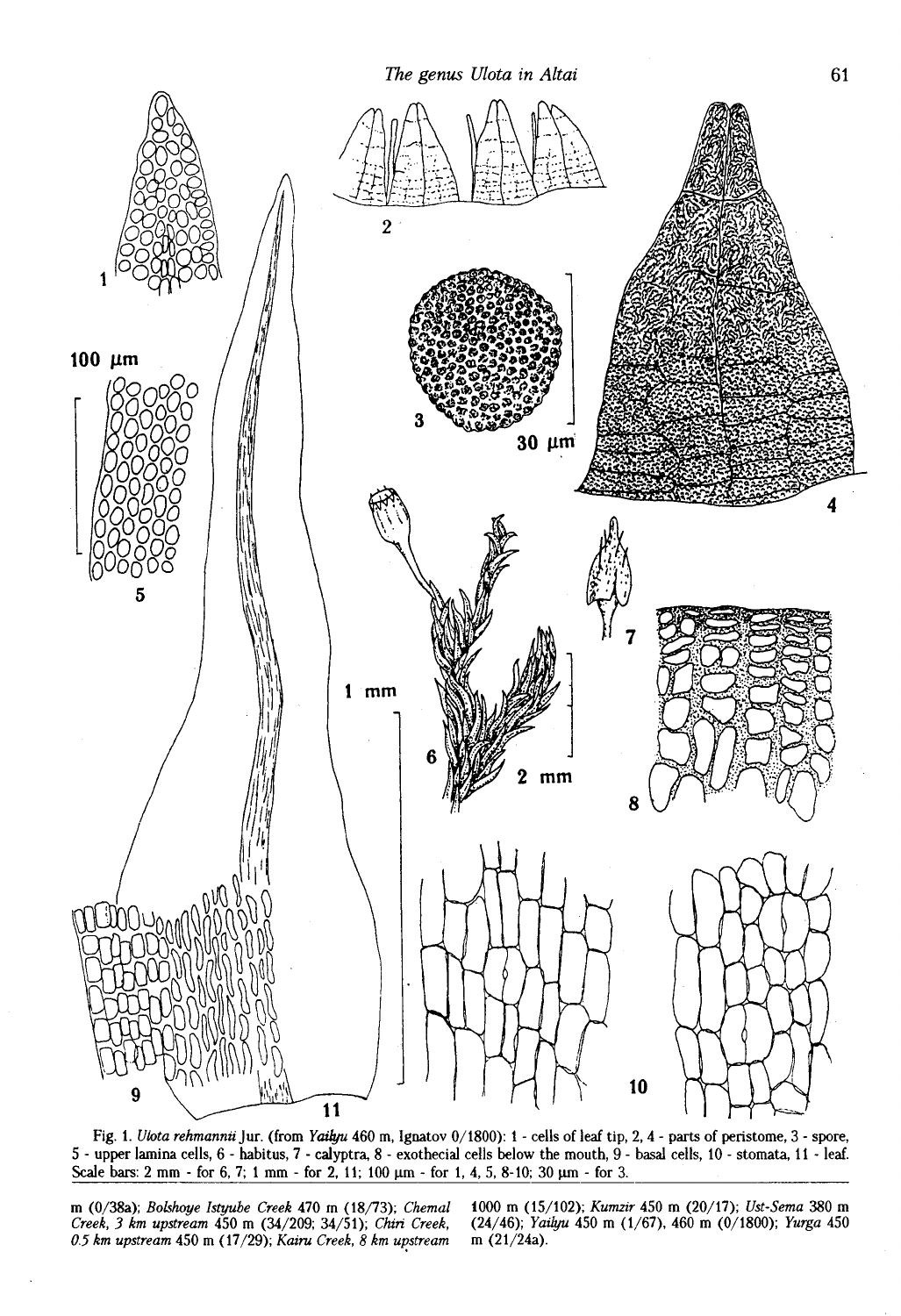

Fig. 2. World distribution of *Ulota rehmannii* Jur.

**Ulota crispa** (Hedw.) Brid., Muscol. Recent. Suppl. 4: 112 1819[1818]. Fig. 3.

*Orihotrichum crispum* Hedw., Spec. Musc. Frond. 162. 1801.

Stem ca. 2.0 cm high, green or yellow-green above, brownish to blackish below. Leaves 2-3 mm long, strongly crispate when dry, narrow lanceolate, with widened base; upper leaf cells rounded, about 10 цт, papillose, paracostal basal cells oblong, 15-25 x 5-7 um, with strongly incrassate walls. Seta about 2-3 mm long. Stomata 1 cell in width. The rim of the urn yellowish-green, formed of 2-3 rows of strongly incrassate cells. Peristome teeth faintly papillose throughout. Spores ca.  $25 \mu m$  in diameter covered by papillae of ca.  $2.5 \mu m$ . Calyptra densely haired.

For differences between *Ulota crispa* and *U. rehmannii* see note under the latter species. From *U. curvifolia* it differs in its corticolous habitat, longer and more crispate leaves, entirely papillose peristome teeth and weakly papillose lamina cells.

*Distribution: Ulota crispa* shows a clear affiliation to areas with an oceanic climate, both in Eurasia and North America. Moreover, the species is known to occur in Northern Africa and on Macaronesian islands. In Siberia, *U. crispa* has been recorded only from Altai and the Kulumys Range in the Western Sayan Mountains (Bardunov 1974). The latter is very similar to Altai in respect of its wet and mild climate. Also it has been reported from Yuzhnyi Altai Range in Kazakhstan (Sakauova 1992), and it is the only place of the occurence of *U. crispa* in Middle Asia. In the Altai *U. crispa* is usually an epiphyte on trunks of *Betula, Salix, Padus* and *Alnus.* It grows occasionally on twigs of *Caragana* and *Ribes* and also rather frequently on bark of fresh fallen logs and on wood of stumps. Occasionally it thrives on rocks in forests, where it occurs on trees. All the collections came from the shore of Teletzkoye Lake or surrounding areas, an area with wet and mild climate. Most often it occurs in forests dominated with *Pinus sibirica*  and *Abies sibirica.* 

*Specimens examined: Bele* 500 in (0/38); *Bolshoi Mianok Creek, at mouth* 450 m (Zolotukhin 8.VIII.1988); *Bolshoi Shaltan Creek* 530 m (0/1746; 0/1747); *Bolshoye Istyube Creek* 470 m (0/1750; 18/38; 18/73a; 18/90); *Chulcha River, in middle course* 1000 m (9/14); *Kamga Creek, 10 km upstream* 500 m (0/92); 540 m (0/1754); *Kamga Creek, 6 km upstream* 490 m (0/1751); *Karatash* 450 m (Zolotukhin 14.VII.1987); *Kobukhtushka* 450 m (Zolotukhina 13.VII.1988); *Korbu* 450 m (Zolotukhin 20.X.1988); *Kyga River, 1 km upstream* 450 m (0/1752); *Srednij Shakan Creek* 600 m (0/ 1748); 640 m (0/127; 0/1745); *Yailyu* 450 m (Zolotukhina 14.VII.1988; 0/1753); 460 m (0/1749); 480 m (0/1744); *Yurga*  450 m (21/24).

**Ulota curvifolia** (Wahlenb.) Lilj., Utkast Sv. Fl. 3: 546. 1816. Fig. 4.

*Orthotrichum curvifolium* Wahlenb., Fl. Lapp. 365. 1812.

Plants forming extensive tufts, yellowish-green in the uppermost part and dark-brown to black below. Stem 1.5 cm high. Leaves strongly curved to moderately crispate when dry, 1.5-2.0 mm long, lanceolate with well-demarkated base, sharply to bluntly acute. Upper lamina cells 12-15 um wide, strongly papillose with high, forked papillae. Basal leaf cells narrowly linear except for 1-3 marginal rows forming a distinct border. Seta 2-3 mm long, straight to flexuose or geniculate. Capsulae with long neck, strongly ribbed, with the exothecial cells over ribs strongly incrassate on lateral walls. Operculum nearly plane with a long narrow beak. Exostome teeth 16, in 8 pairs, papillose below, striolate and slightly eroded and perforate above; endostome segments 8, relatively wide, smooth. Spores ca. 20 um, papillose.

The species is readily recognized from all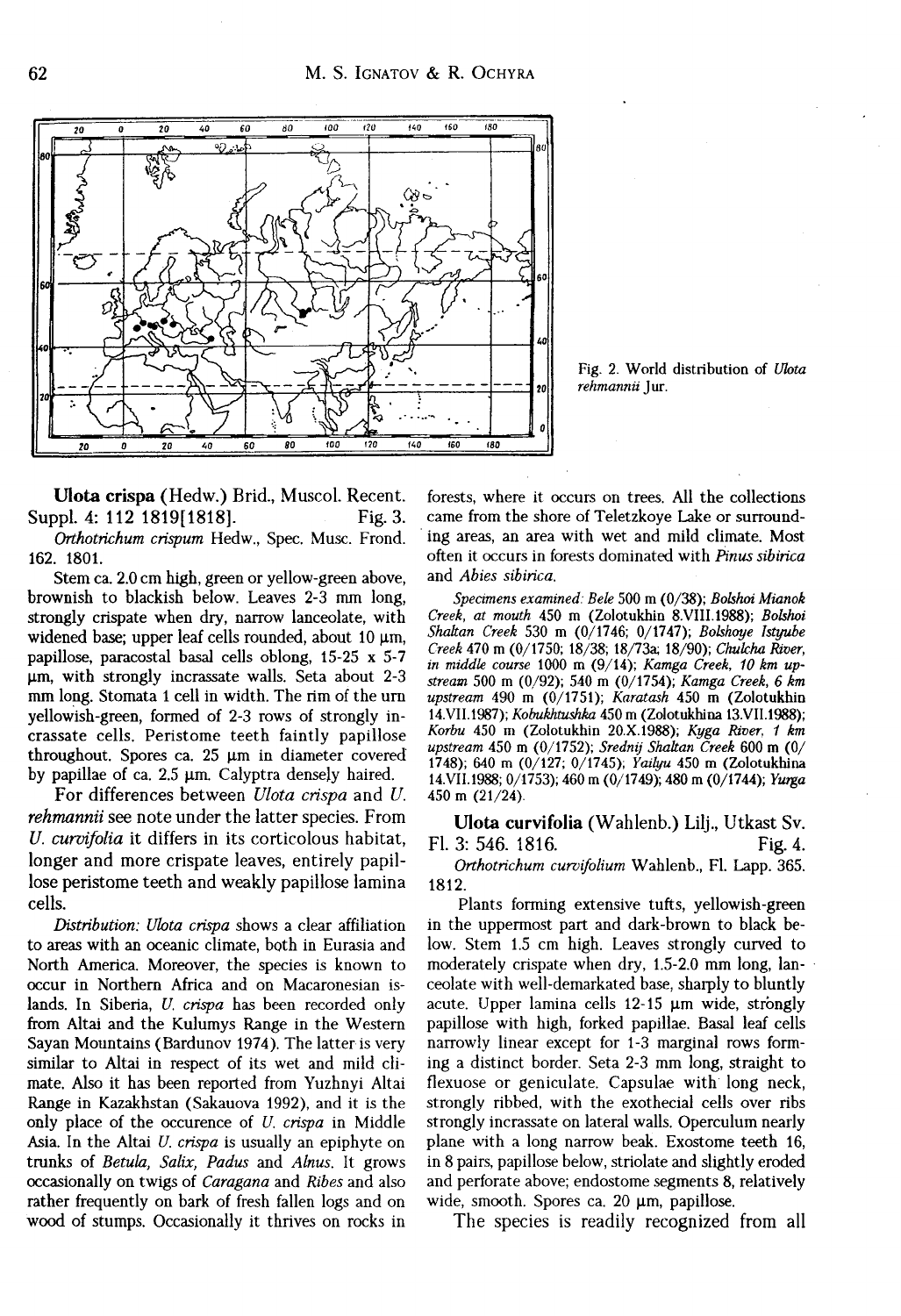

Fig. 3. *Ulota crispa* (Hedw.) Brid. (from *Yailyu* 460 m Ignatov 0/1749): 1-2 - parts of peristome, 3 - cells of leaf tips, 4 - spore, 5 - calyptra, 6 - cells of upper lamina, 7 - exothecial cells below the mouth, 8 - stomata, 9 - habitus, 10 - cells of leaf base, 11 - leaf. Scale bars: 2 mm - for 5, 9; 1 mm - for 2, 11; 100  $\mu$ m - for 1, 3, 6-8, 10; 30  $\mu$ m - for 4.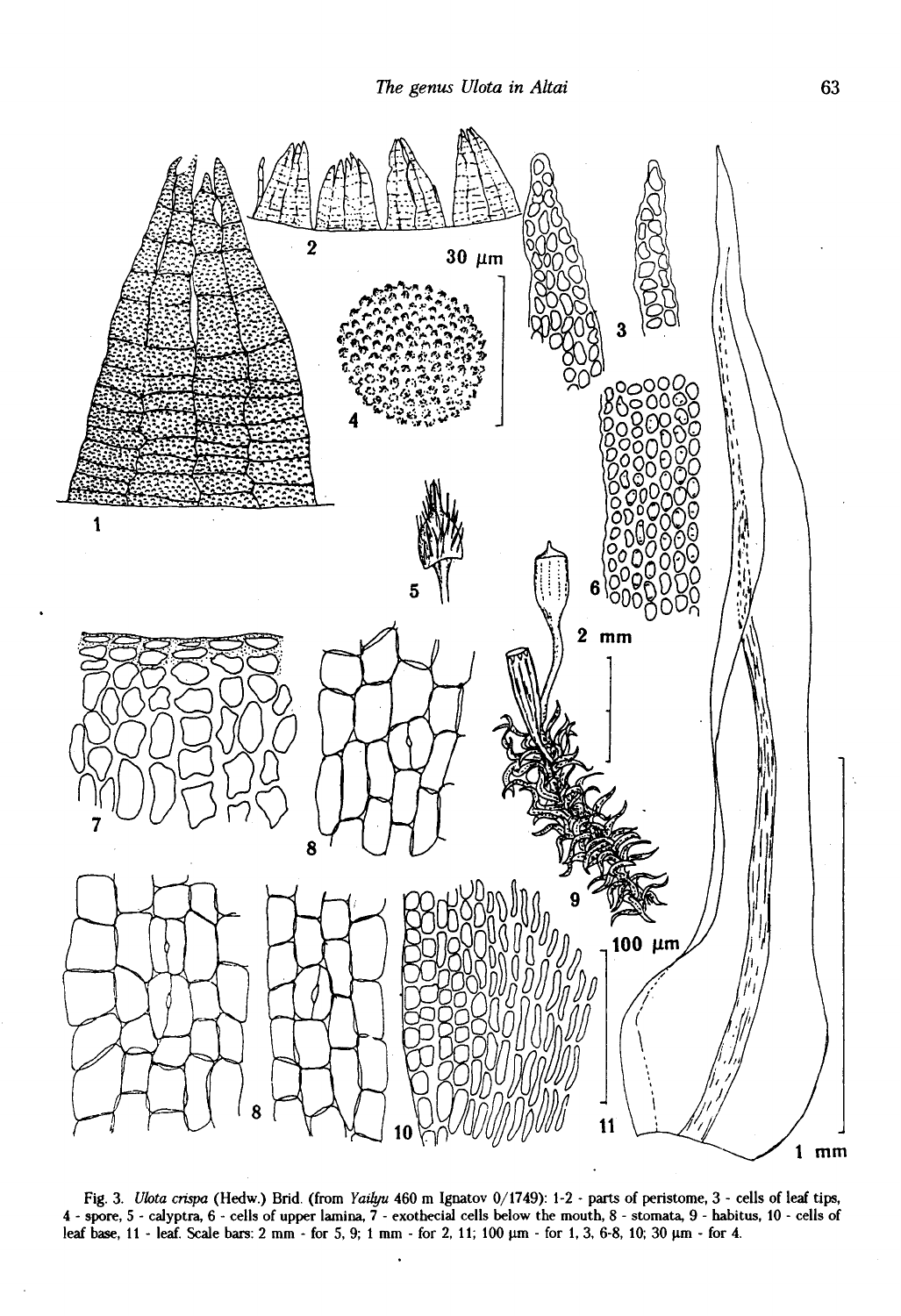M. S. IGNATOV & R. OCHYRA



Fig. 4. *Ulota curvifotia* (Wahlenb.) Lilj. (from *Kairu Creek, 16 km upstream* 1400 m, Ignatov 14/3): 1 - part of peristome, 2 - habitus, 3 - capsula, 4 - cells of leaf tip, 5 - spore, 6 - stoma, 7 - basal cells, 8 - leaves. Scale bars: 2 mm - for 2, 3; 1 mm  $-$  for 8; 100  $\mu$ m  $-$  for 1, 4, 6, 7; 10  $\mu$ m  $-$  for 5.

other species in the Altai Mountains by its habitat preferences, small leaves with strongly papillose lamina cells, as well as smooth and broad endostome segments.

*Distribution: Ulota curvifolia* is principally a northern species, occurring in Western Europe only in Scandinavia and at very few disjunct localities in Alps of Austria and Switzerland. It is known to occur in the northern regions of European Russia, in the Ural Mountains (from the Polar to Southern Urals of Bashkiria, in the mountains of South Siberia (where it has been recorded in all areas hitherto studied bryologically) and neighboring areas of northern Mongolia. In the Russian Far East it ranges from mountains of Amur River Basin in Khabarovsk Territory and Amurskaya Province north to the Chukotka Peninsula. A similar distribution pattern it has in North America - it is widespread in the mountain area of Canada extending southward to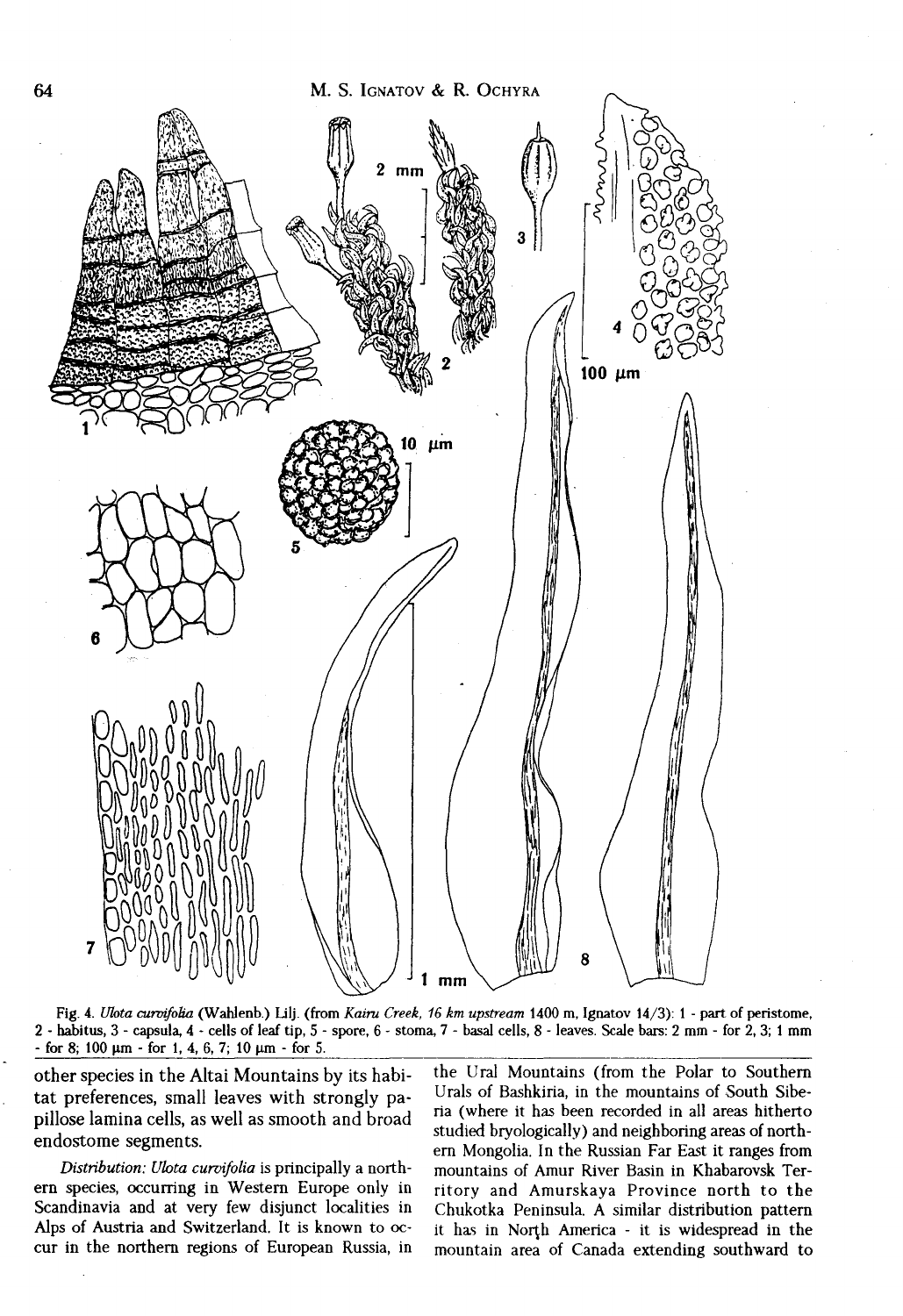



Fig. 5. *Ulota hutchinsiae* (Smith) Hammar (from *Udabvka* , 240 m, Bardunov 8.VII.1966, MHA): 1 - part of perisome, 2 - spores, 3 - cells of leaf tip, 4 - calyptra, 5 - stomata, 6 - habitus, 7 - leaf, 8 - upper lamina cells, 9 - paracostal basal cells, 10 - marginal basal cells. Scale bars: 2 mm - for 4, 6; 1 mm - for 7; 100 um - for 1, 3, 5, 8-10; 10 um - for 2.

the border of the United States, but it is absent in the latter country. The species has also been recoreded from Greenland. In the Altai Mountains *U. curvifolia*  is a rather common species, occurring exclusively in the taiga zone, from 1400 to 2300 m, with a maximum of its occurence at an elevation of 1700-2000 m, where it is found on overhangs of practically all big rock outcrops, often associated with *Cynodontium strumiferum.* In the Sayan Mountains it descends to a much lower elevation of 500 m (Bardunov, 1974).

*Specimens examined: Ayulyuyuzyuk Creek* 2050 m (0/ 992); *Kairu Creek, 16 km upstream* 1400 m (14/3); *Karakem River, 6 km upstream* 1600 m (0/993); *Kayakkatuyarykskij Creek* 1800 m (8/198); 1950 m (3/56); *Kukol* 1800 m (0/ 994); *Saiuru Creek, upper course* 2250 m (36/172); *Tamanel*  *Peak* 1950 m (34/93); *Yakhansoru Lake* 1850 m (Zolotukhin 28.VI.1990).

**Ulota hutchinsiae** (Smith) Hammar, Monogr. Orthotrich. Ulot. Suec. 27. 1852. Fig. 5.

*Orthotrichum hutchinsiae* Smith, Engl. Bot. 36: pi. 2523. 1813.

Plants 1.5 cm high, green or yellow-green above, olive-green to brown below. Leaves 1.5-2.0 mm long, rigid, with the base not much widened, straight when dry. Upper lamina cells rounded, about 10  $\mu$ m, becoming very irregular, with thickened walls in midleaf. Basal paracostal cells linear with strongly incrassate walls,  $10-20 \times 3-5 \mu m$ , forming sometimes a well-defined group, but on some leaves indistinct